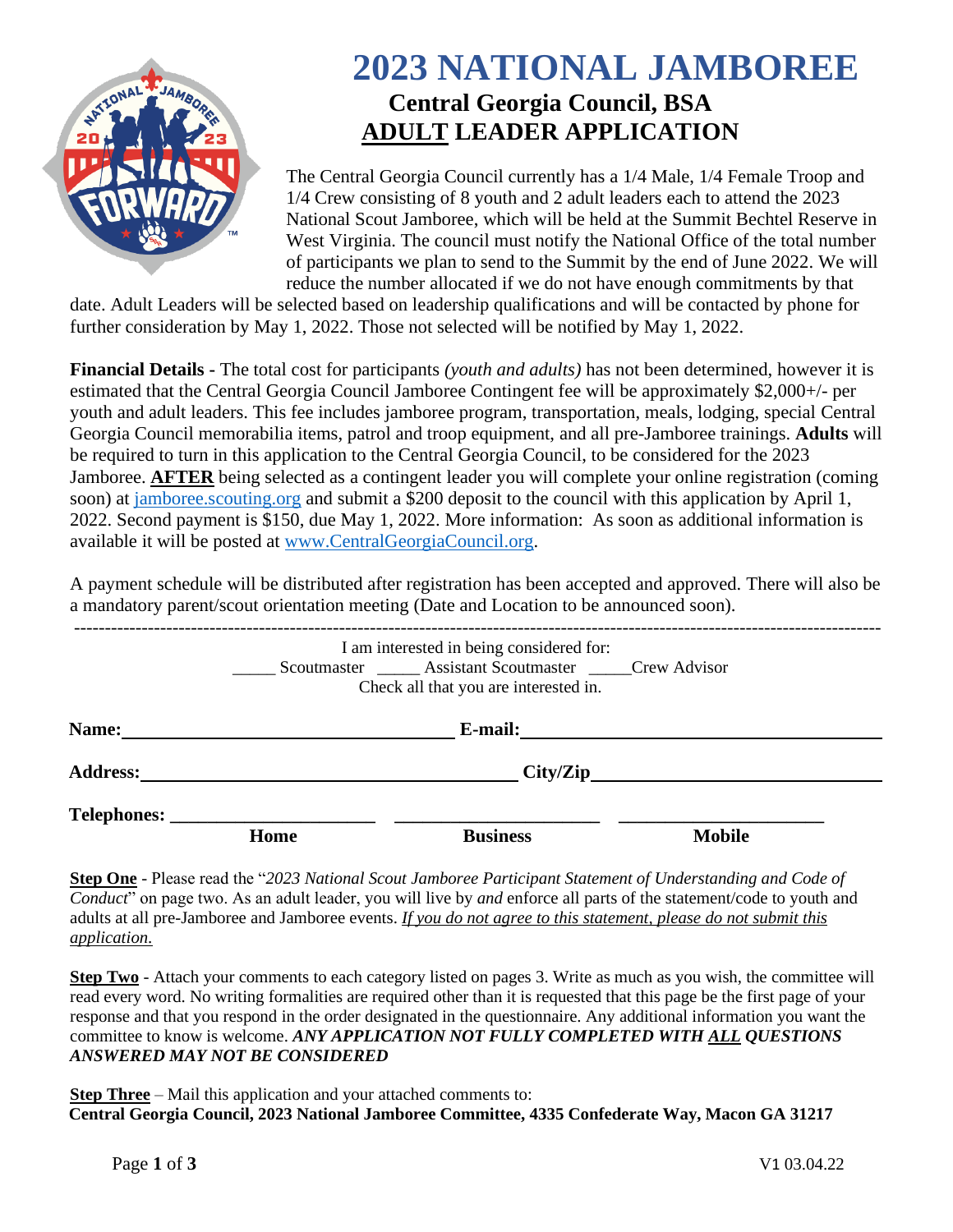### **All applications must be received in the Council Office by May 1, 2022.**

## **2023 NATIONAL SCOUT JAMBOREE PARTICIPANT STATEMENT OF UNDERSTANDING:**

All participants (youth and leaders) are selected to represent their local councils based on qualifications in character, camping skills, physical and personal fitness, and leadership qualities. Therefore, all adult and youth participants and their parents or guardians are asked to read the Code of Conduct and Statement of Understanding as a condition of participation.

It is with the further understanding that serious misconduct or infraction of rules and regulations may result in expulsion (at the participant's own expense) from the jamboree or during the jamboree tour. Each participant is responsible for his or her own behavior, and only, when necessary, will the procedure be invoked to send a participant home from the jamboree.

### **CODE OF CONDUCT:**

- 1. The units' adult leaders are responsible for the supervision of its membership in respect to maintaining discipline, security, and the Jamboree Code of Conduct.
- 2. Leaders will be guided by the Scout Oath and Scout Law and will obey all U.S., local and state laws.
- 3. Participants will set a good example by being neatly dressed and presentable. (The official BSA uniform and/or Jamboree identifying items are the only acceptable apparel as deemed appropriate for the activity.)
- 4. Participants will attend all scheduled programs and participate as required in cooperation with other unit members and leaders.
- 5. Participants agree to follow the bedtime and sleep schedule of the unit.
- 6. Participants will be responsible for keeping their tent and personal gear clean and neat. All personal gear will be labeled with appropriate name and unit information. Participants will adhere to all Jamboree recycling policies and regulations. All participants will do their best to prevent littering of the Jamboree grounds.
- 7. Participants understand that the purchase, possession, or consumption of alcoholic beverages or illegal drugs is prohibited on BSA/Summit property.
- 8. Serious and or repetitive behavior violations including cheating, stealing, dishonesty, swearing, fighting, and cursing may result in expulsion from the Jamboree or serious disciplinary action and loss of privileges. The Jamboree headquarters must be contacted for the expulsion procedure to be invoked. There are no exceptions.
- 9. Participants understand that gambling of any for is prohibited.
- 10. Participants understand that possession of lasers of any type, and possession or detonation of fireworks is prohibited unless otherwise specifically authorized by the Boys Scouts of America.
- 11. Participants will demonstrate respect for unit, Jamboree, and Summit property and be personally responsible for any loss, breakage, or vandalism of property as a result of their actions.
- 12. Neither the unit leaders nor the Boy Scouts of America will be responsible for loss, breakage, or theft of personal items. Theft will be grounds for expulsion.
- 13. Participants will obey the safety rules and instructions of all supervisors and staff members.
- 14. In accordance with U.S., local, and state laws, firearms and weapons are prohibited in the possession of all Jamboree participants unless otherwise specifically authorized by the Boy Scouts of America.
- 15. All leaders must complete Youth Protection training prior to the pre-Jamboree training and follow the guidelines therein.
- 16. Hazing has no place in Scouting; nor do running the gauntlet, belt lines, or similar physical punishment.
- 17. Patch and souvenir trading should occur only between your peers except when otherwise permitted.
- 18. Participants and staff members may only bring items specified on the equipment list provided by the Jamboree Department and National Council.
- 19. Violation of this Code of Conduct, or any conduct deemed to be inconsistent with the values of Scouting, may result in expulsion from the Jamboree at the participant's own expense; and could result in revocation of BSA membership.
- 20. All participants (except for minor children accompanied by a parent or guardian) will have a current photo ID in their possession.